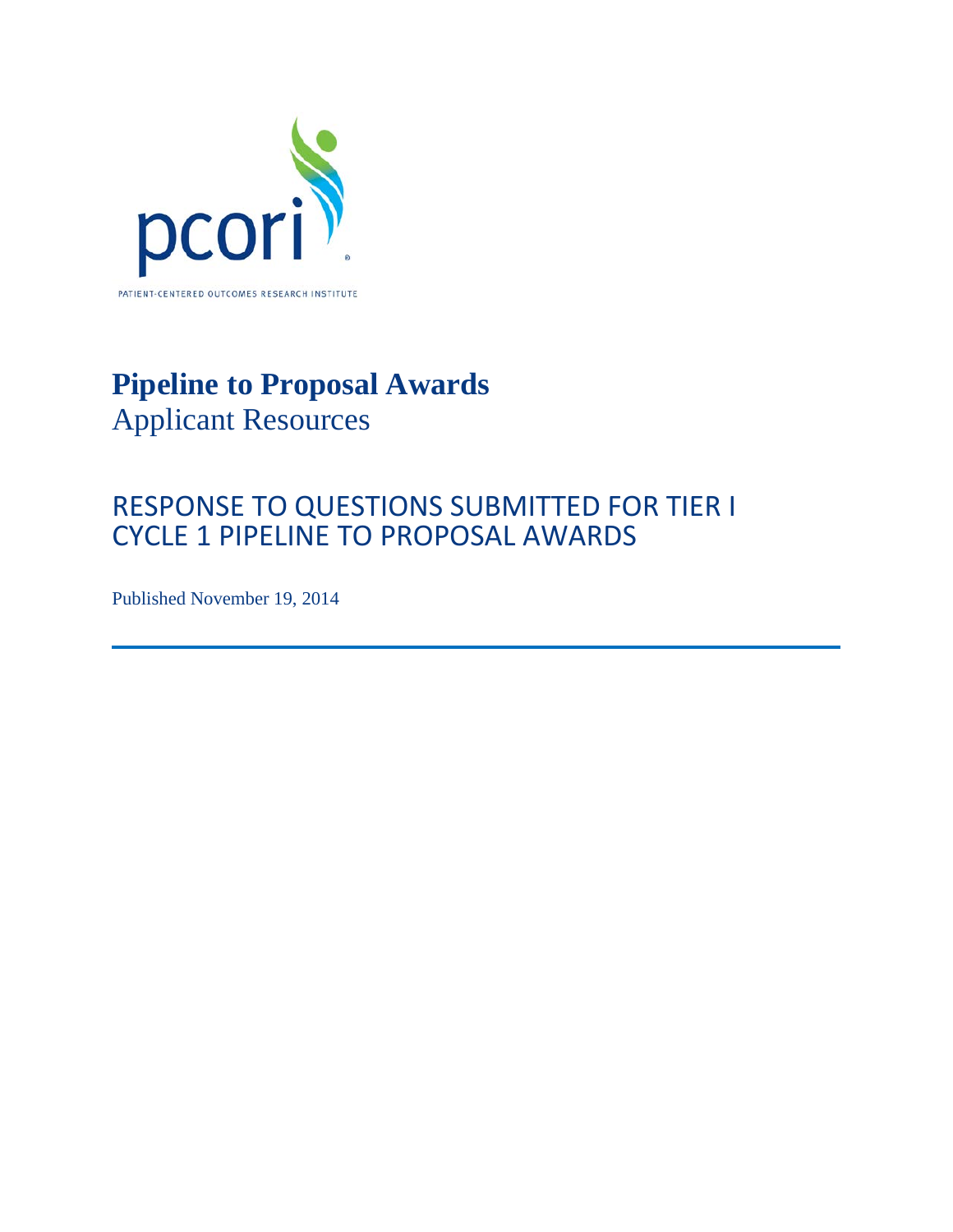

## **About PCORI**

PCORI is committed to transparency and a rigorous stakeholder-driven process that emphasizes patient engagement. PCORI uses a variety of forums and public comment periods to obtain public input to enhance its work. PCORI helps people make informed healthcare decisions and improves healthcare delivery and outcomes by producing and promoting high-integrity, evidence-based information that comes from research guided by patients, caregivers, and the broader healthcare community.

PCORI was authorized by the Patient Protection and Affordable Care Act of 2010 as a nonprofit, nongovernmental organization. PCORI's purpose, as defined by the law, is to help patients, clinicians, purchasers, and policy makers make better informed health decisions by "advancing the quality and relevance of evidence about how to prevent, diagnose, treat, monitor, and manage diseases, disorders, and other health conditions."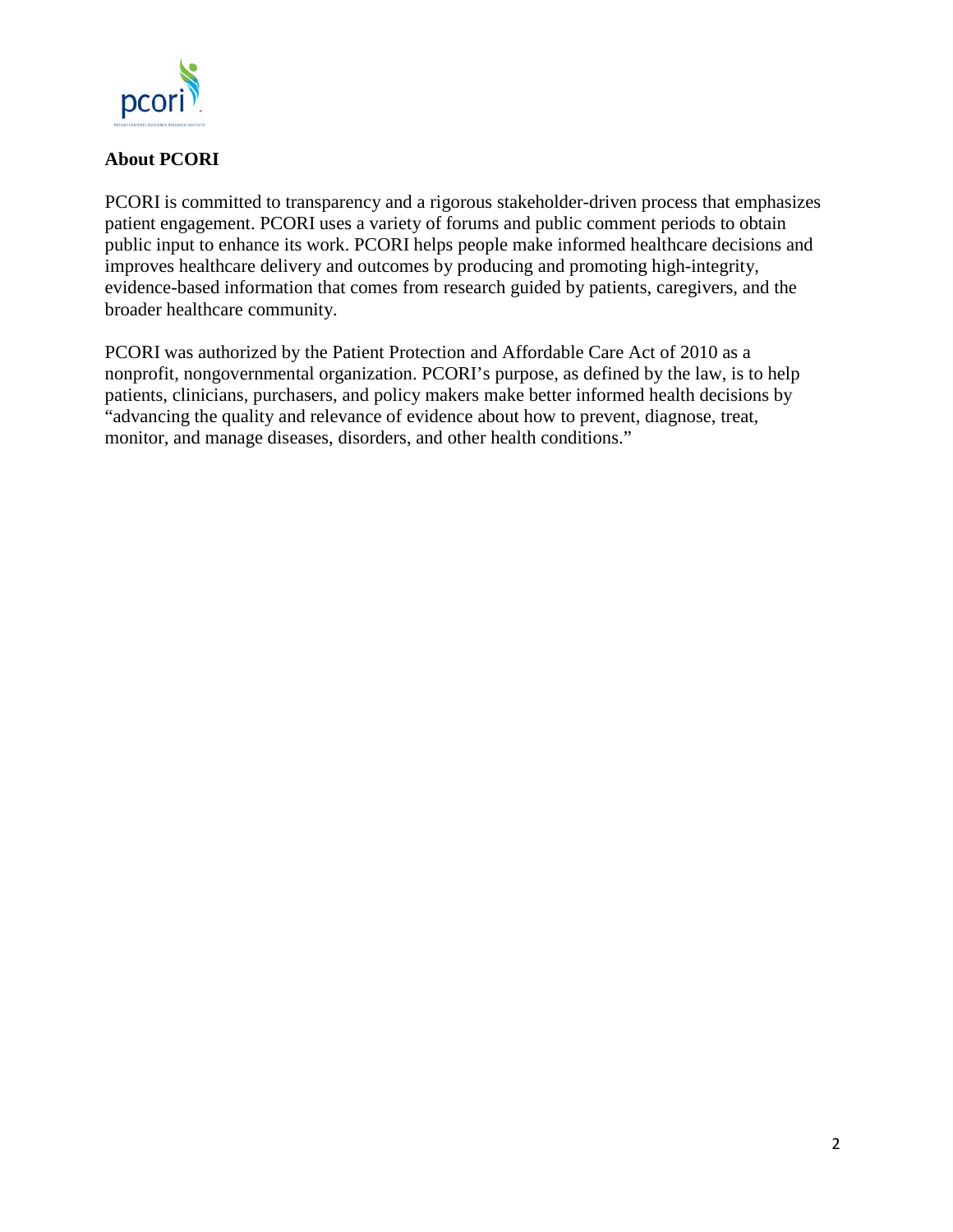

## An Applicant Resource: Response to Questions Submitted for Tier I Cycle 1 Pipeline to Proposal Awards

**Q1. I am an Assistant Research Professor at an academic research center and I wanted to inquire into your Tier 1 Pipeline to Proposal Awards. A colleague of mine attended the PCORI workshop held in ABQ last year where the Pipeline applications were discussed. I wanted to confirm information he received at that meeting in that he was told that applications from large universities are not encouraged as PCORI wants grass-root organizations to apply for the pipeline applications.**

A1. Affiliation with a university does not disqualify an applicant. When reviewing this funding opportunity, be sure to explore carefully whether Tier II or III, which will be available in 2014, may better suit your goals. The majority of this funding is intended to benefit individuals or groups who are not usual candidates for research funding. These dollars are targeted to those individuals and groups with critically important ideas who may not have other opportunities for research funding. Any individual or group of patients, stakeholders, or researchers that meets the eligibility requirements and has research ideas that align with the goals of the Pipeline to Proposal Tier I Awards is welcome to apply.

#### **Q2. How is a PCORI contract different than a grant? Are there different considerations/requirements?**

A2. Yes—per PCORI's enabling legislation, it is restricted to funding through contracts. The primary difference is that contracts require deliverables and/or milestones. In most cases, payments are tied to the successful completion of deliverables (i.e., progress on your project).

**Q3.These pipeline awards are a wonderful way to allow individuals and small groups to be engaged in the capacity and community building process. But once these 3 Tiers are achieved, does the application for the main PCORI funding need to go through "usual" channels of a major** 

## **About This Document**

This document answers questions that were asked for the Tier I Cycle 1 funding opportunity.

Questions are listed as they were received. Language that includes personal or organization identifiers has been redacted. General terms (underlined) have been substituted to protect privacy.

Additional questions may be submitted up to December 10th at p2p@pcori.org.

The Patient-Centered Outcomes Research Institute (PCORI) is an independent organization created to help people make informed healthcare decisions.

**1828 L St., NW, Suite 900 Washington, DC 20036 Phone: (202) 827-7700 Fax: (202) 355-9558 Email: ea@pcori.org**

**Follow us on Twitter: @PCORI**

**healthcare entity or educational institution? If so, how will PCORI ensure that we, as individuals/original stakeholders, remain a part of the funded research project after laying all of the groundwork?**

A3. It is our expectation that, upon successful completion of Tier III, the research team established will be able to apply through competitive traditional funding sources, such as a PCORI PFA or other non-PCORI patient-centered outcomes research award. Recall that all funded projects at PCORI must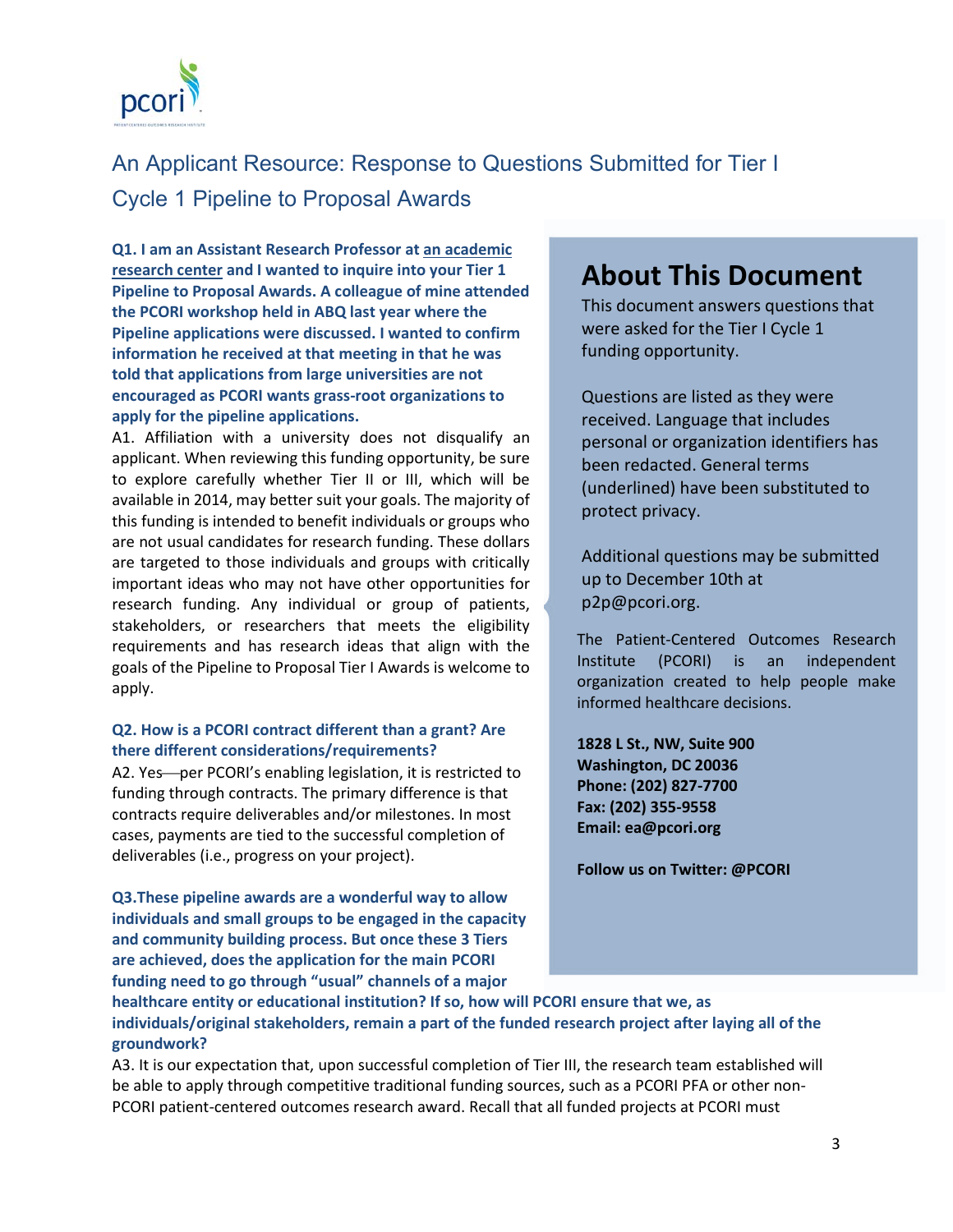

demonstrate patient and other stakeholder engagement in the research proposal, and the ultimate output from Tier III is a well-vetted research proposal with a strong engagement component.

The purpose of the Pipeline to Proposals initiative is to cultivate proposals with sound scientific rigor and robust patient engagement. By the completion of Tier 3, applicants should have developed sound research models that integrate patients and stakeholders throughout the research process. Accordingly, all applications that are submitted for PCORI funding announcements must come from an organization recognized by the IRS, and can include academic research, private sector research, or study-conducting entities. PCORI expects the Pipeline to Proposals project will help individuals partner or form new organizations that can produce meaningful research projects.

### **Q4. If an individual gets funding and it goes through a Pipeline Award Program Office (PAPO), , then when applying for a full PCORI grant, would that also be done through this PAPO, or would it have to go through the academic or healthcare entity?**

A4. No, PAPOs are involved only in the management of the Pipeline contracts. If an applicant has completed a Tier III Pipeline Award and is ready to apply for a research contract (known as a PFA), that applicant will apply directly to PCORI.

**Q5. I would like to learn more about one of the specifications in the grant information for the "Pipeline to Proposal" awards that states the grants are "***targeted to those who are not eligible or equipped to apply for funding from most other research funding sources, and the approved use of these funds is limited to community and capacity building."* **Can you please give some specifics about what "most other research funding sources" are? We feel we would qualify for the award but want to be sure before we get involved in the process.**

A5. What makes these awards unique is that they are available to individual patients, stakeholders, and researchers and unofficial groups of patients, stakeholders, and researchers who are not "PCOR ready" for research funding. These awards should be used for community engagement and capacity building at the local, state, or regional level. Because this is a competitive funding process, PCORI cannot advise you on whether or not your particular application is a good fit.

### **Q6. If we are a group applying for the Tier I opportunity, the "group" be homogenous (IE a group of patients, a group of researchers, OR a group of clinicians), or may a small group of diverse stakeholders seek out the opportunity to increase the reach, diversity, and capacity of the existing group?**

A6.Yes, an applicant can be a group that includes diverse stakeholders, or a group that includes only patients, only stakeholders, or only researchers. Applicants may also be individual patients, stakeholders, or researchers.

#### **Q7. Is there a waiting period for an unsuccessful applicant to apply again?**

A7. An unsuccessful applicant would have to wait until the next call for proposals in the region for which they are located.

#### **Q8. Can the Tier 1 proposal focus on health behavior change as an outcome among a patient population? For instance, smoking cessation or dietary modification**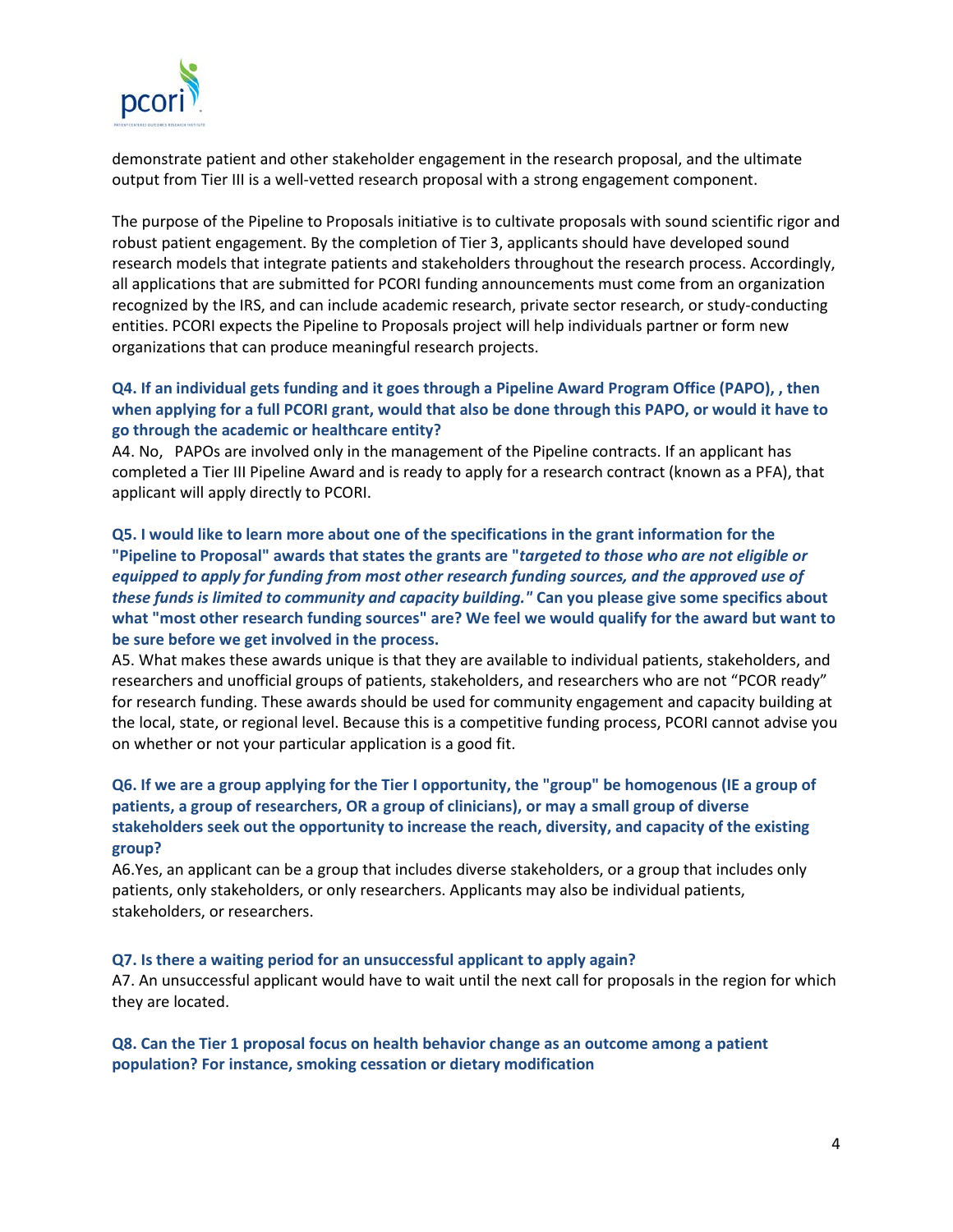

A8. Because the funding awarded through the Pipeline to Proposal Awards is issued through a competitive RFP, PCORI cannot advise you whether or not the specific health questions of individual applicants would be a good fit for a Tier I Award.

### **Q9. What is the evidence of partnership that PCORI looks fo**r?

A9. For Tier I, neither letters of support nor memoranda of agreement are required. It is at this stage that awardees are expected to begin developing their partnerships. In Tier II, awardees should continue to enhance those partnerships. Applicants are asked to identify their partnership team—as in whom they anticipate developing partnerships with or with whom they have already developed partnerships. Your proposal should explain what your proposed partnership would accomplish.

Applicants may want to consider how stakeholders who are affected by the health issue will be informed of project efforts. Applicants should also state whether or not there is support, or a plan to get buy-in, from community partners and other stakeholders.

#### **Q10. In tier 1, can this be a mixture where it's led by a researcher who wants to build a relationship with patients in the community?**

A10. Yes, in Tier I, the partnership team can be led by a researcher who is interested in building a relationship with patients in a community.

#### **Q11.Please further define "researchers not already connected to major funding opportunities." Does this mean a researcher with NIH funding for other types of research at a well-known academic center would probably be less likely to be funded?**

A11. Neither past NIH funding nor affiliation with an academic center disqualifies an applicant. When reviewing this funding opportunity, be sure to explore carefully whether Tier II or III, which will be available in 2014, may better suit your goals. This funding is intended for those individuals or groups who are not usual candidates for research funding. These dollars are targeted at those individuals and groups with critically important ideas who may not have other opportunities for research funding. Any individual or group of patients, stakeholders, or researchers who meets the eligibility requirements and who has research ideas that align with the goals of the Pipeline to Proposal Tier I Awards is welcome to apply.

### **Q12. Are the costs of attending PCORI training paid for by PCORI? Or does it need to be in the grant app budget?**

A12. PCORI will require that all Tier I awardees undergo PCORI awardee training that is facilitated through a Pipeline Award Program Office. Each PAPO will provide training, contract administration, and any other technical assistance the awardee requires. Because PCORI encourages web-based training, there are no expected additional costs for training. However, in the RFP, applicants are reminded that they should include travel costs for a convening of all Tier I awardees, where awardees are expected to share their project experiences.

**Q13. As a research clinician who focuses on family violence, parenting, and parental mental health, what opportunities are there for PCORI funding if my research--while it has health and medical implications--focuses on behavioral health and behavioral interventions. I do look at health outcomes of family violence, but I am not doing a health intervention.** 

A13. Because this funding is issued through a competitive RFP, PCORI cannot advise you whether or not the specific health questions of individual applicants would be a good fit for a Tier I Award...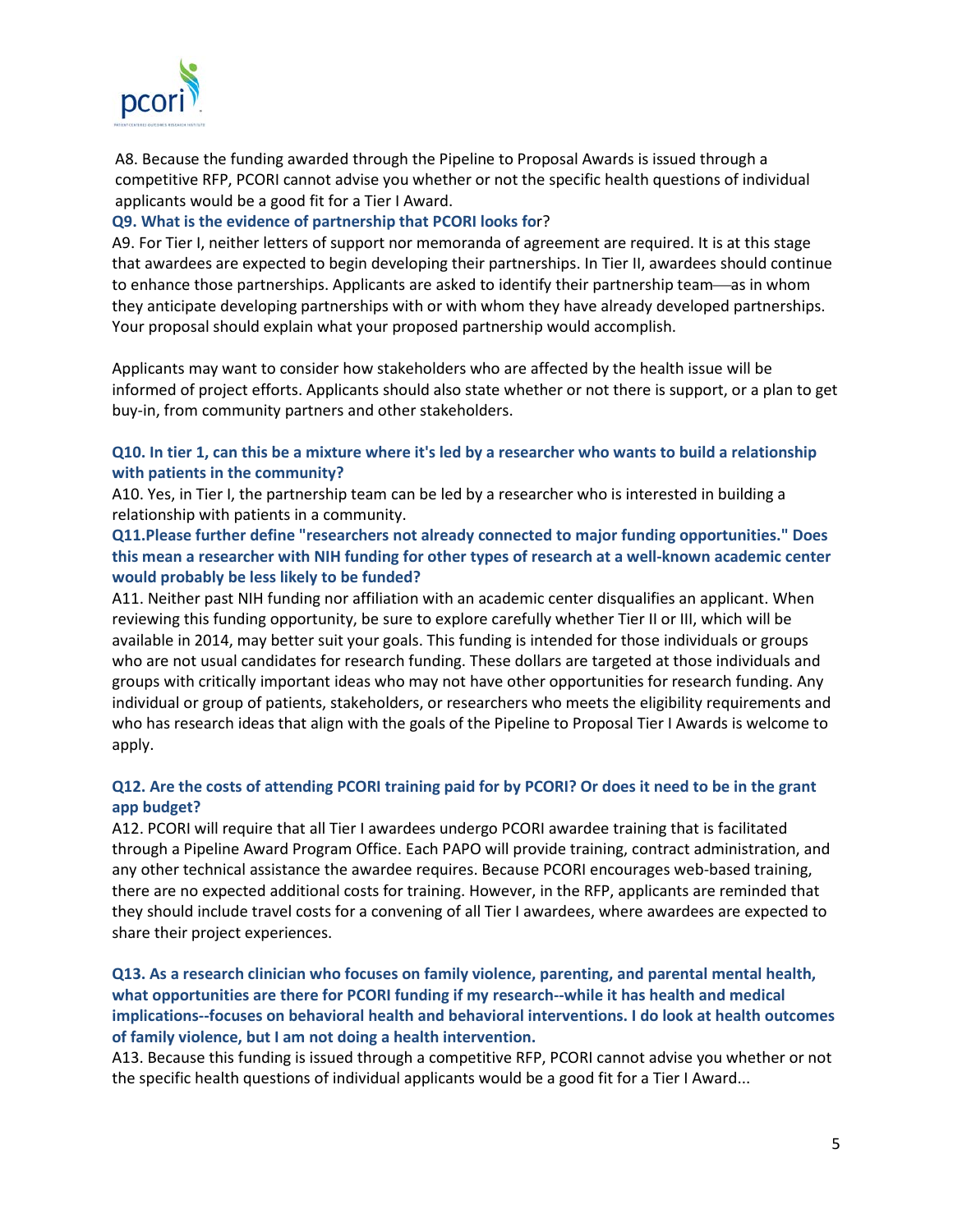

Please note that PCORI funds patient-centered clinical comparative effectiveness research, so ideas and topics described in Tier I proposals must be capable of conversion into a patient-centered clinical comparative effectiveness research question by the Tier III stage.

**Q14. We are getting funding to do a survey that will collect information which ultimately will provide a platform to create research based on those findings. Can we include this survey in our proposal, or because it is funded through a pharma company would it be disqualified?** 

A14. Applicants are asked to inform us if they are currently receiving any funding from other sources. However, funding through a pharmaceutical company would not disqualify an applicant. PCORI will consider all cost proposals and budget models. PCORI will evaluate budgets and make award decisions for those applications that clearly tie the proposed costs to the project plan. Please note that PCORI funds patient-centered clinical comparative effectiveness research, so ideas and topics described in Tier I proposals must be capable of conversion into a patient-centered clinical comparative effectiveness research question by the Tier III stage.

#### **Q15. What's a CER question?**

A15. CER refers to Comparative Effectiveness Research, which is designed to inform healthcare decisions by providing evidence on the effectiveness, benefits, and harms of different treatment options. The evidence is generated from research studies that compare drugs, medical devices, tests, surgeries, or ways to deliver health care, for example, a type of healthcare research that compares the results of one approach for managing a disease to the results of other approaches. Comparative effectiveness usually compares two or more types of treatment, such as different drugs, for the same disease. Comparative effectiveness also can compare types of surgery or other kinds of medical procedures and tests.

#### **Q16.What is the difference between describing the "partnership group" and the "key stakeholders that you want to connect with"?**

A16. Applicants are asked to identify their proposal partnership team—as in whom they anticipate developing partnerships with or with whom they have already developed partnerships. The proposal should explain what the proposed partnership would accomplish.

In the Team and Environment review criteria, the applicant is asked to describe how "key stakeholders" affected by the health issue are going to be informed about the project efforts. PCORI generally defines "stakeholders" as all of those individuals critical to the healthcare system, including patients, caregivers, patient/caregiver advocacy organizations, and "other stakeholders," including clinicians, hospitals/health systems, payers, purchasers, industry, policy makers, researchers, and training institutions.

#### **Q18. Who will be screening these applications? Doctors? Clerks? It would be useful to know to whom the proposal is being directed.**

A18. The review team will be a panel of researchers, patients, and stakeholder reviewers.

#### **Q19. Does the grant have to be for a health or medical issue? Or can I research something around improving the patient experience?**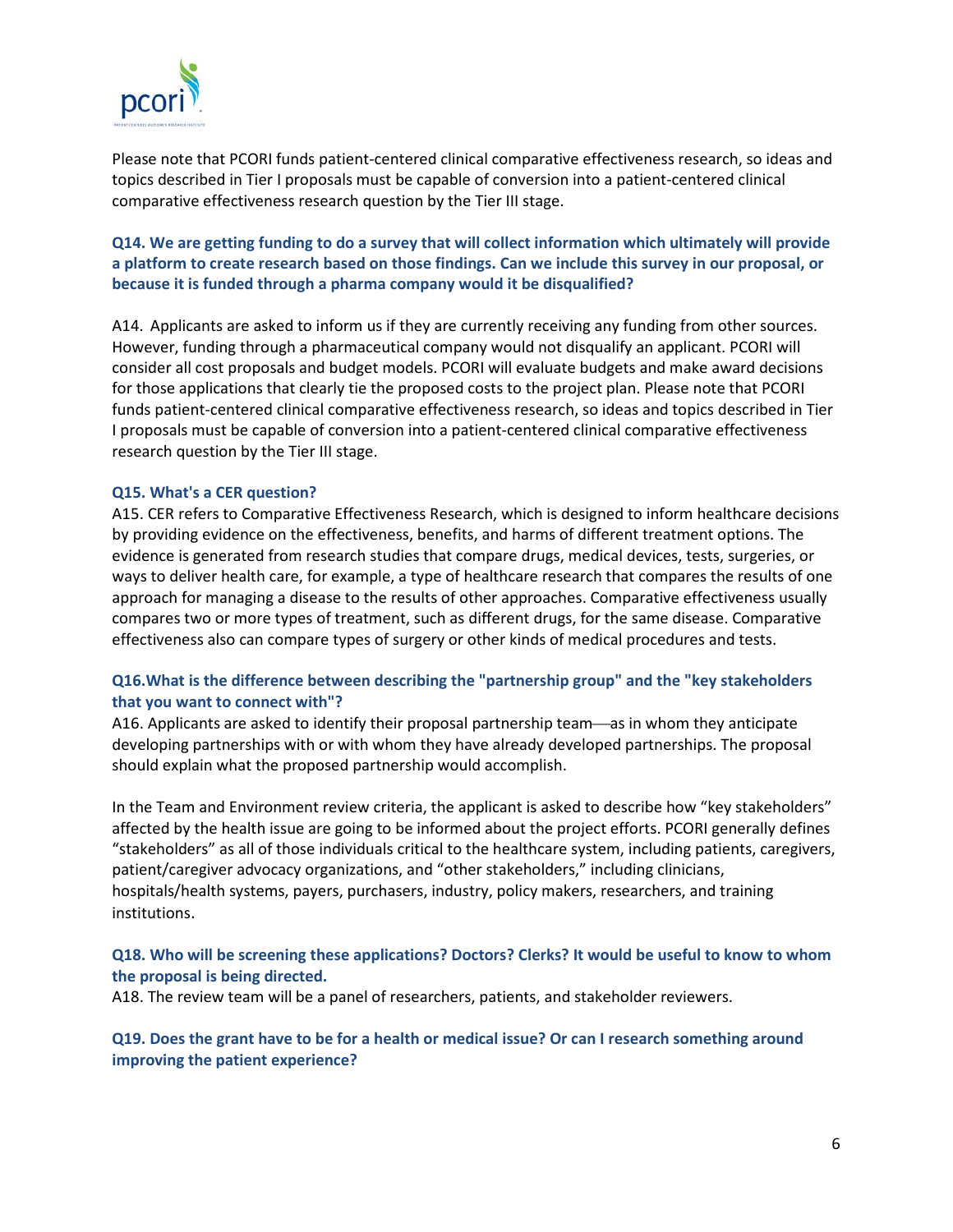

A19. Because this funding is issued through a competitive RFP, PCORI cannot advise you whether or not the specific health questions of individual applicants would be a good fit for a Tier I Award. However, please see the RFP and Training materials for more information about the types of projects PCORI funds.

#### **Q20. Do applicants need to have an established researcher as a PI for their study? Or, can clinicians and/or patients collectively serve as investigators.**

A20. No. Tier I Awards are not research awards; the purpose of this funding is to build capacity and engage community. Funding for Tier 1 Awards is available to an individual patient, stakeholder, or researcher, or group of patients, stakeholders, or researchers, oriented around a particular issue that can ultimately lead to a CER question—even if that question cannot yet be articulated. This funding is targeted to those who are not PCOR ready or equipped to apply for funding from other typical funding sources, and the approved use of these funds is limited specifically to community and capacity building.

### **Q21. How do we discern if our research question is unique? Is there a clearing house or publication that contains patient centered research we should consult in order to choose a unique and innovative research question?**

A21. Because this is a competitive funding announcement, we cannot advise an individual applicant on the merit of a particular topic or research idea. However, to determine if your question is unique, you may want to review the relevant medical literature or consult clinicaltrials.gov.

#### **Q22.How will you fund individuals or organizations that don't have an official IRS designation? What will the funding mechanism be?**

A22. At the Tier I Pipeline Award level, Pipeline Award Program Offices (PAPOs) will serve as "fiscal agents" and will help to manage the funding coming to the award recipient, thus enabling funding for many individuals and groups that in the past were not eligible for funding. We expect that many of the individuals or groups that receive Tier I Pipeline Awards will be just that—individual people or small groups of people that are not officially organized as a nonprofit or a corporation—so they will need a fiscal agent to help manage the award itself.

### **Q23. If we have a program/project that will ultimately cost more than the \$15,000 award, can the Tier I pay for a portion of the project/program. For instance we are planning on having a first stakeholders meeting and then developing a web-based communication portal for stakeholders to work through the issues that are defined at the meeting.**

A23. PCORI will consider all cost proposals and budget models. PCORI will evaluate budgets and make award decisions for those applications that clearly tie the proposed costs to the project plan.

#### **Q24.Is there a page limit for Tier application?**

A24. The application fields have a word limit. We ask that all applicants adhere to the posted word limits when completing their applications.

**Q25.Will an established researcher eventually be required? i.e. should clinicians begin recruiting an established researcher? Or, can those clinicians serve as researchers for PCORI funding? (Sorry to have to ask this further question. I just want to be sure we know where we're headed if we pursue PCORI funding). Thank you**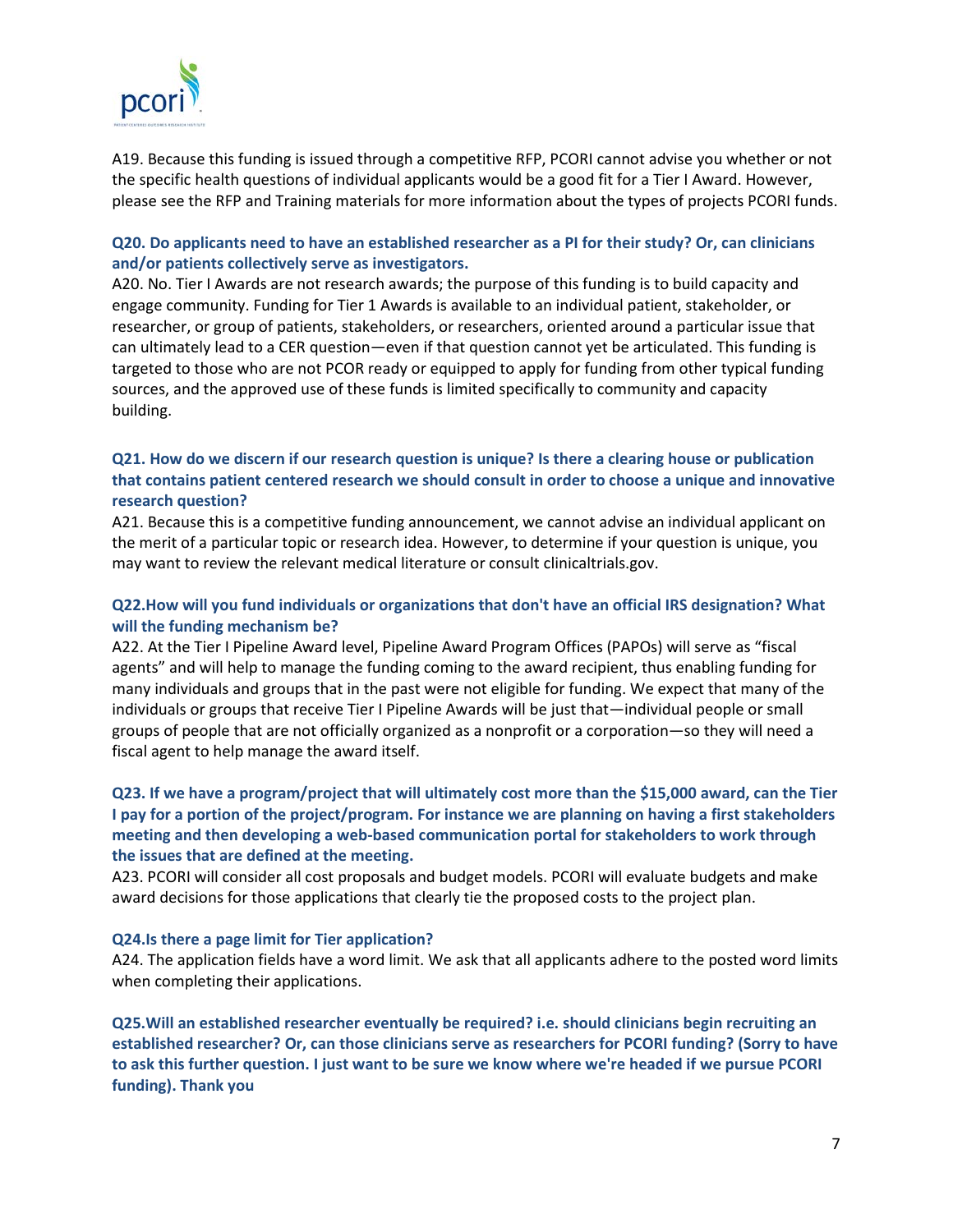

A25. No. Tier I Awards are not research awards; the purpose of this funding is to build capacity and engage community. Funding for Tier 1 Awards is available to an individual patient, stakeholder, or researcher, or group of patients, stakeholders, or researchers, oriented around a particular issue that can ultimately lead to a CER question—even if that question cannot yet be articulated. This funding is targeted to those who are not eligible or equipped to apply for funding from other typical funding sources, and the approved use of these funds is limited specifically to community and capacity building.

#### **Q26. What will the Tier I awardee training consist of?**

A26. Awardees and partners will undergo science training from which they should develop an understanding of PCOR and "research done differently" via PCORI-created training. PCORI Awardee training will also include information about how to engage patients and stakeholders in research projects.

#### **Q27.Funding: Is the funding provided up-front or in installments? Will the full amount of the award be granted if milestones can be achieved in less than the 9 month timeframe?**

A27. Funding is provided as installments. Yes, the full amount of the award can be provided if milestones can be achieved in less than the 9-month timeframe.

#### **Q28.Do you expect at the end of the award, the group must identify a health issue that is ready for CER?**

A28. At the end of the Tier I project period, assuming awardees have successfully completed the tasks of the Tier I award, we anticipate that they will develop a project plan for a Tier II Award and have a general notion of the ultimate CER area in which they will focus.

## **Q29. If we have are a university program looking to partner with a patient group, can the university program submit the proposal or should the patient group do that?**

A29.Both the university and the patient group are eligible to apply.

#### **Q30.Will feedback be provided to applications that are not funded to help with revision for future applications?**

A30. Feedback will be given to those unsuccessful applicants who request it.

#### **Q31. What/who are Pipeline Award Program Offices?**

A31. To better reach patient, stakeholder, and research groups around the country, PCORI will work with groups called "Pipeline Award Program Offices" (PAPOs) that are designated by PCORI and have experience with funding community engagement and capacity-building efforts. The PAPOs will also be well versed in PCORI practices and the principles of patient-centered research. The PAPOs will provide training—which is created by PCORI—and technical assistance to the awardees and will have regular communication with the awardees. At the Tier I Pipeline Award level, the PAPOs will also serve as "fiscal agents" and will help to manage the funding coming to the award recipient, thus enabling funding for many individuals and groups that in the past were not eligible for funding. We expect that many of the individuals or groups that receive Tier I Pipeline Awards will be just that—individual people or small groups of people that are not officially organized as a nonprofit or a corporation—so they will need a fiscal agent to help manage the award itself.